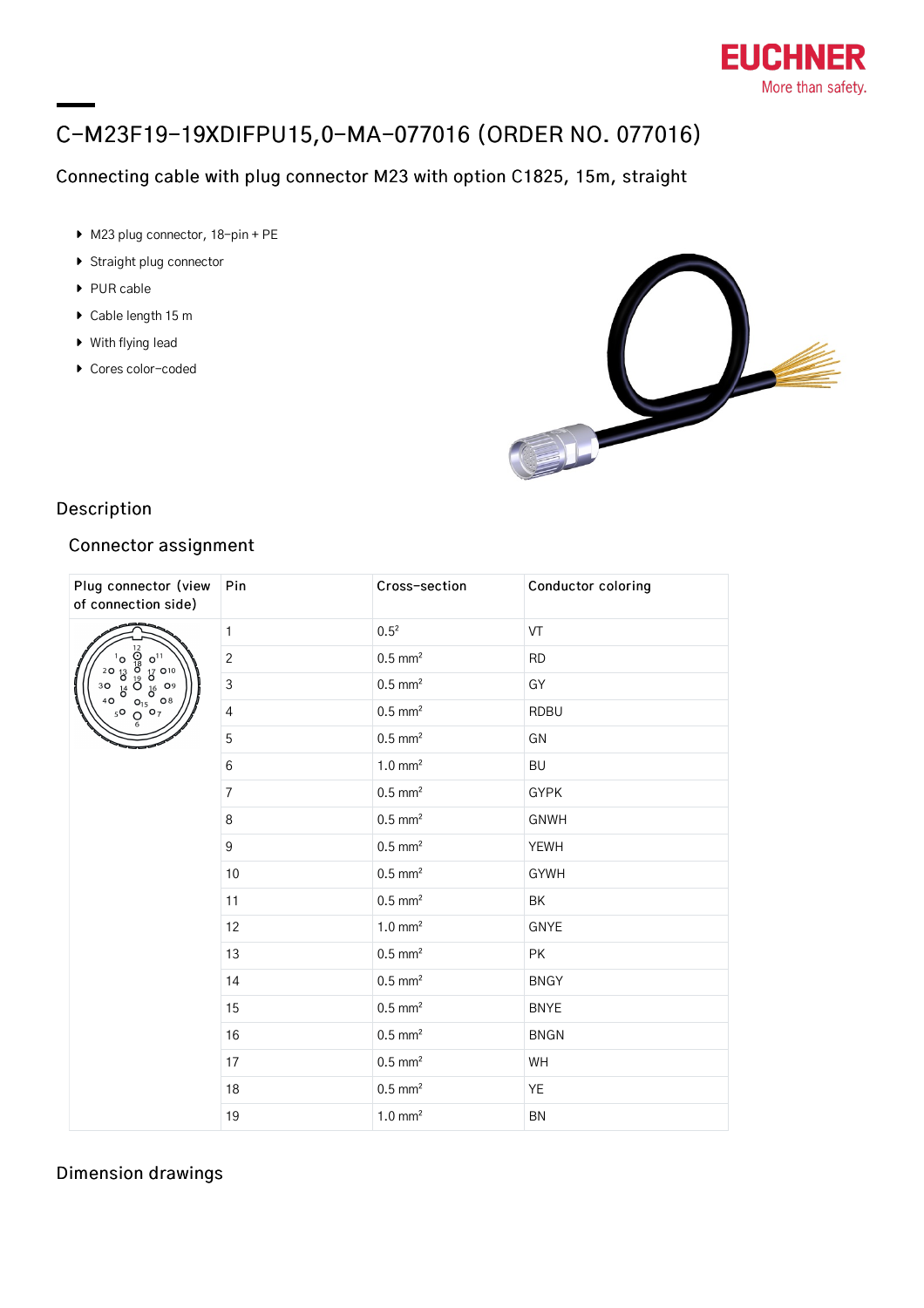

- 1 Female plug with union nut M23 19-pin
- 2 Terminal assignment as seen from the plug side
- 3 PE with shield spring

## Technical data

## Approvals



## Electrical connection ratings

| Overvoltage category according to IEC EN 60664-1 | H.           |
|--------------------------------------------------|--------------|
| Test voltage                                     | $1.5$ kV     |
| Rated voltage                                    | 150 V        |
|                                                  | Connection 1 |
| Degree of contamination according to EN 60664-1  |              |

#### Mechanical values and environment